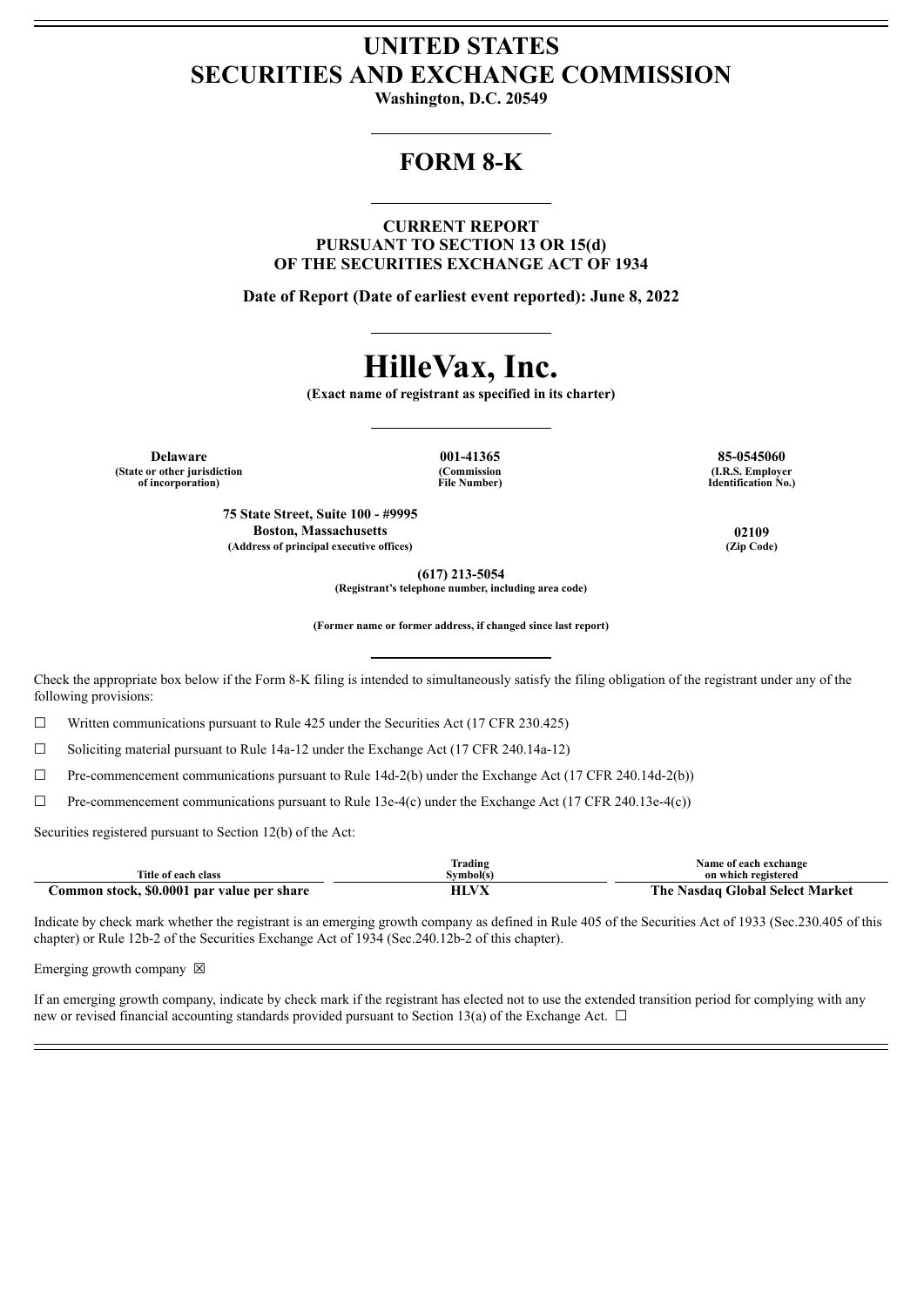# **Item 2.02 Results of Operations and Financial Condition.**

On June 8, 2022, HilleVax, Inc. (the "Company") issued a press release announcing its financial results for the quarter ended March 31, 2022. A copy of the press release is attached hereto as Exhibit 99.1 and is incorporated herein by reference.

In accordance with General Instruction B.2 of Form 8-K, the information in this Current Report on Form 8-K, including Exhibit 99.1, shall not be deemed "filed" for purposes of Section 18 of the Securities Exchange Act of 1934, as amended (the "Exchange Act"), or otherwise subject to the liabilities of that section, nor shall it be deemed incorporated by reference in any filing under the Securities Act of 1933, as amended, or the Exchange Act, whether made before or after the date hereof, except as expressly set forth by specific reference in such filing.

### **Item 9.01. Financial Statements and Exhibits.**

(d) Exhibits

| Exhibit<br>$N_{0.}$ | <b>Description</b>                                                          |
|---------------------|-----------------------------------------------------------------------------|
| 99.1                | Press Release issued on June 8, 2022                                        |
| 104                 | Cover Page Interactive Data File (embedded within the Inline XBRL document) |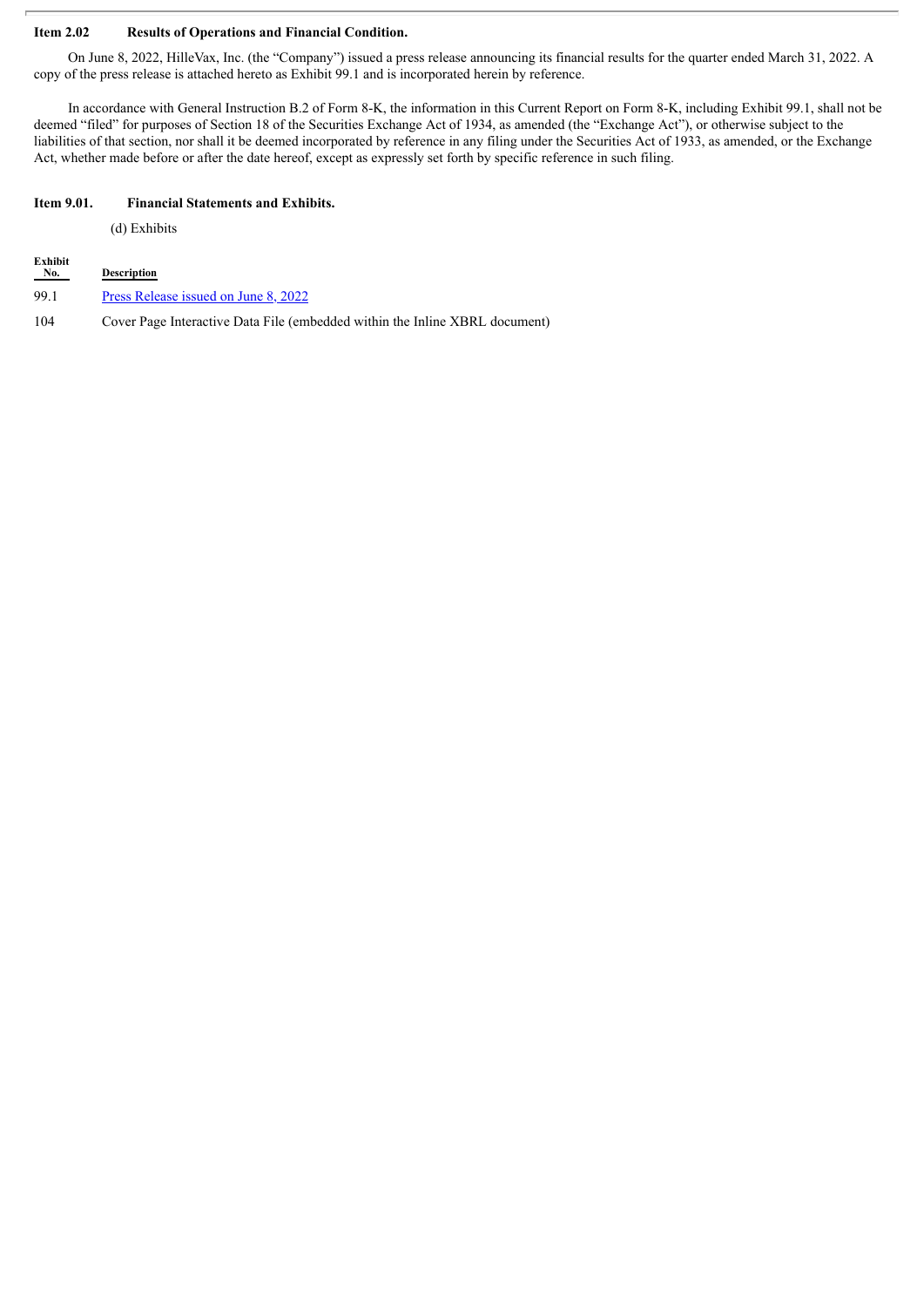Pursuant to the requirements of the Securities Exchange Act of 1934, the registrant has duly caused this report to be signed on its behalf by the undersigned hereunto duly authorized.

HilleVax, Inc.

Date: June 8, 2022 By: /s/ David Socks

Name: David Socks

Title: Chief Financial Officer and Chief Business Officer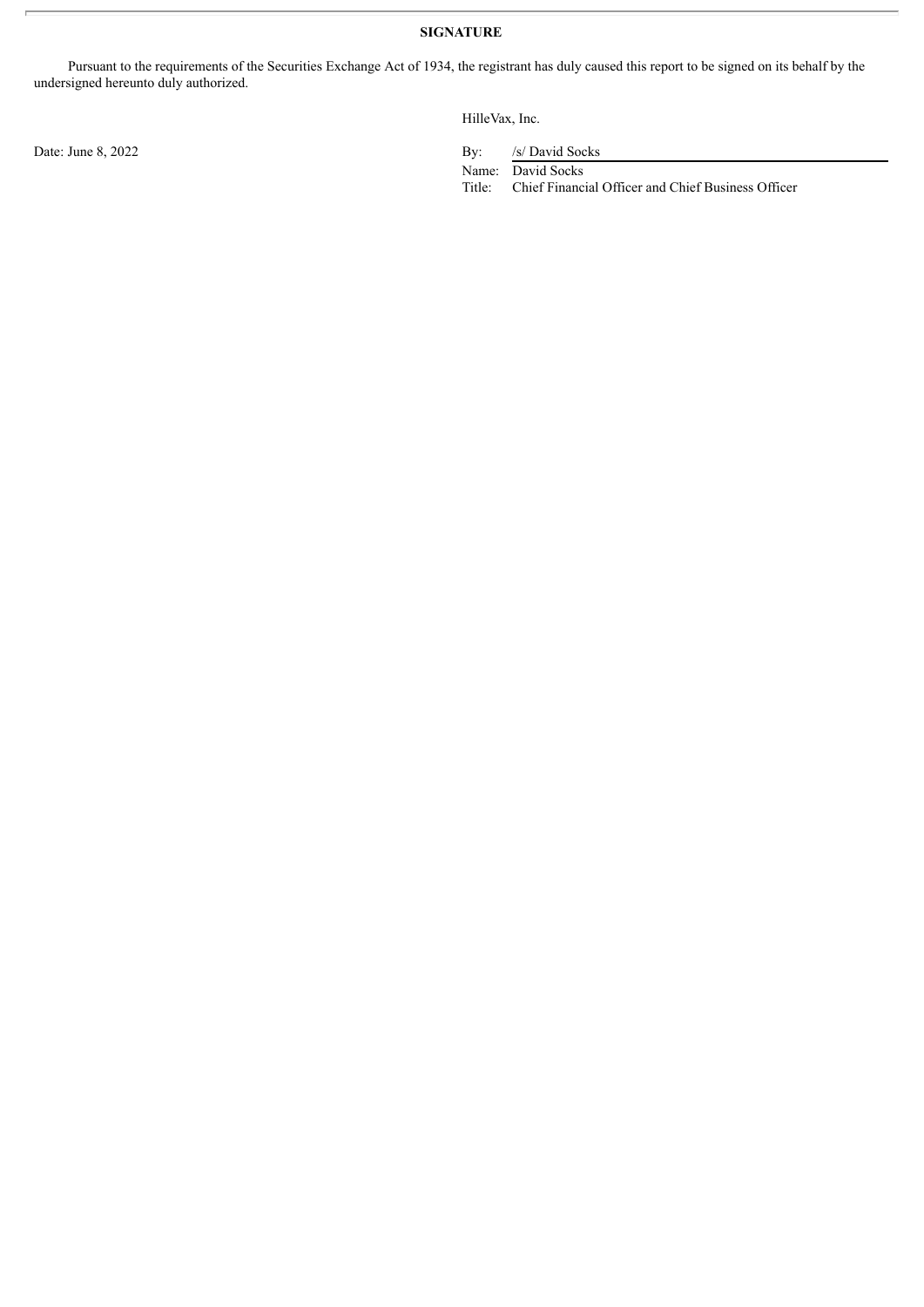<span id="page-3-0"></span>

# **HilleVax Reports First Quarter 2022 Financial Results and Highlights Recent Company Progress**

Initiated Phase 2b Clinical Trial of HIL-214 Vaccine Candidate for the Prevention of Norovirus-Related Acute Gastroenteritis in Infants (NOR-212)

#### *Completed Upsized Initial Public Of ering Raising \$230 Million in Gross Proceeds*

**BOSTON, June 8, 2022** – HilleVax, Inc. (Nasdaq: HLVX), a clinical-stage biopharmaceutical company focused on developing and commercializing novel vaccines, today reported financial results for the quarter ended March 31, 2022, highlighted recent program progress, and outlined key upcoming milestones for HIL-214, the company's virus-like particle (VLP) based vaccine candidate for the prevention of moderate-to-severe norovirus-related acute gastroenteritis.

"HilleVax achieved significant milestones this year, including the initiation of NOR-212, a Phase 2b clinical trial of HIL-214 in infants, as well as completion of enrollment of the 200 subject safety run-in for the trial. We look forward to resuming enrollment following the prespecified data monitoring committee safety assessment expected in the third quarter," said Rob Hershberg, MD, PhD, Chairman and Chief Executive Officer of HilleVax. "Through the completion of our recent initial public offering (IPO), we also secured the capital needed to fund the Phase 2b clinical trial and prepare HIL-214 for Phase 3."

# **First Quarter 2022 and Recent Business Highlights**

#### *Financial and Corporate*

- In May 2022, HilleVax dosed the first subjects in NOR-212, the first ever field efficacy clinical trial of a norovirus vaccine candidate in infants.
- In May 2022, HilleVax completed enrollment of the prespecified 200 subject run-in for NOR-212.
- In May 2022, HilleVax completed its IPO, raising \$230 million in aggregate gross proceeds, before deducting underwriting discounts and commissions and offering expenses, and began trading on The Nasdaq Global Select Market.
- In April 2022, HilleVax entered into a Loan and Security Agreement (Loan Agreement) with Hercules Capital, Inc. providing for term loans of up to \$75 million in the aggregate, of which \$5 million has been borrowed.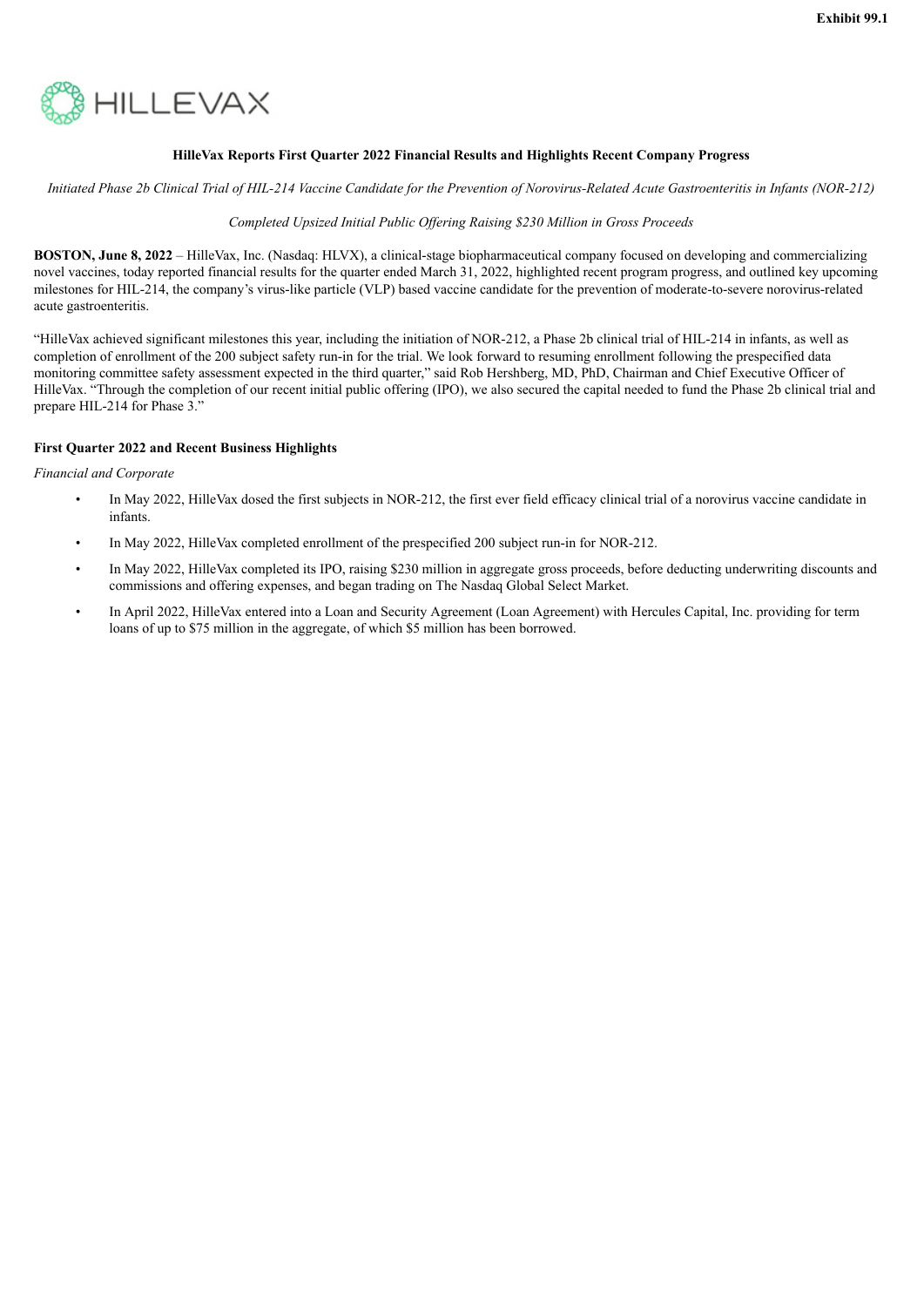#### **Upcoming Expected Milestones**

- Phase 2b interim safety results from first 200 subjects in the third quarter of 2022
- Phase 2b interim immunogenicity results from first 200 subjects in the first half of 2023
- Phase 2b topline safety and clinical efficacy results in the second half of 2023

#### **First Quarter 2022 Financial Results**

As of March 31, 2022, the company had cash and cash equivalents totaling \$111.3 million, which does not include gross proceeds of \$230.0 million from the IPO or the \$5.0 million drawn under the Loan Agreement.

Research and development expenses for the first quarter 2022 were \$6.2 million, compared to \$0.3 million for the first quarter 2021.

General and administrative expenses for the first quarter 2022 were \$2.6 million, compared to \$1.2 million for the first quarter 2021.

Other expenses for the first quarter 2022 were \$56.6 million, compared to \$0.1 million for the first quarter 2021. The increase in other expense was driven by changes in the fair value of convertible promissory notes and warrant liabilities.

Net loss for the first quarter 2022 was \$67.9 million, compared to \$1.5 million for the first quarter 2021.

#### **About HilleVax**

HilleVax is a clinical-stage biopharmaceutical company focused on developing and commercializing novel vaccines. Its initial program, HIL-214, is a virus-like particle (VLP) based vaccine candidate in development for the prevention of moderate-to-severe acute gastroenteritis (AGE) caused by norovirus infection. For more information about HilleVax, visit the company's website at http://www.HilleVax.com.

# **Forward-Looking Statements**

HilleVax cautions you that statements contained in this press release regarding matters that are not historical facts are forward-looking statements. The forward-looking statements are based on our current beliefs and expectations and include, but are not limited to: the expected timing of data readouts from the NOR-212 trial; and projected cash runway and expectations regarding the sufficiency of existing capital to support our operating plan. Actual results may differ from those set forth in this press release due to the risks and uncertainties inherent in our business, including, without limitation: we currently depend entirely on the success of HIL-214, and we have not yet completed any clinical trials of HIL-214; potential delays in the commencement, enrollment, and completion of clinical trials and preclinical studies; our dependence on third parties in connection with manufacturing, research and clinical and preclinical testing; unexpected adverse side effects or inadequate immunogenicity or efficacy of HIL-214 or any future vaccine candidates that may limit their development, regulatory approval, and/or commercialization; unfavorable results from clinical trials; results from prior clinical trials and studies not necessarily being predictive of future results; our ability to maintain undisrupted business operations due to the COVID-19 pandemic, including delaying or disrupting our clinical trials, manufacturing and supply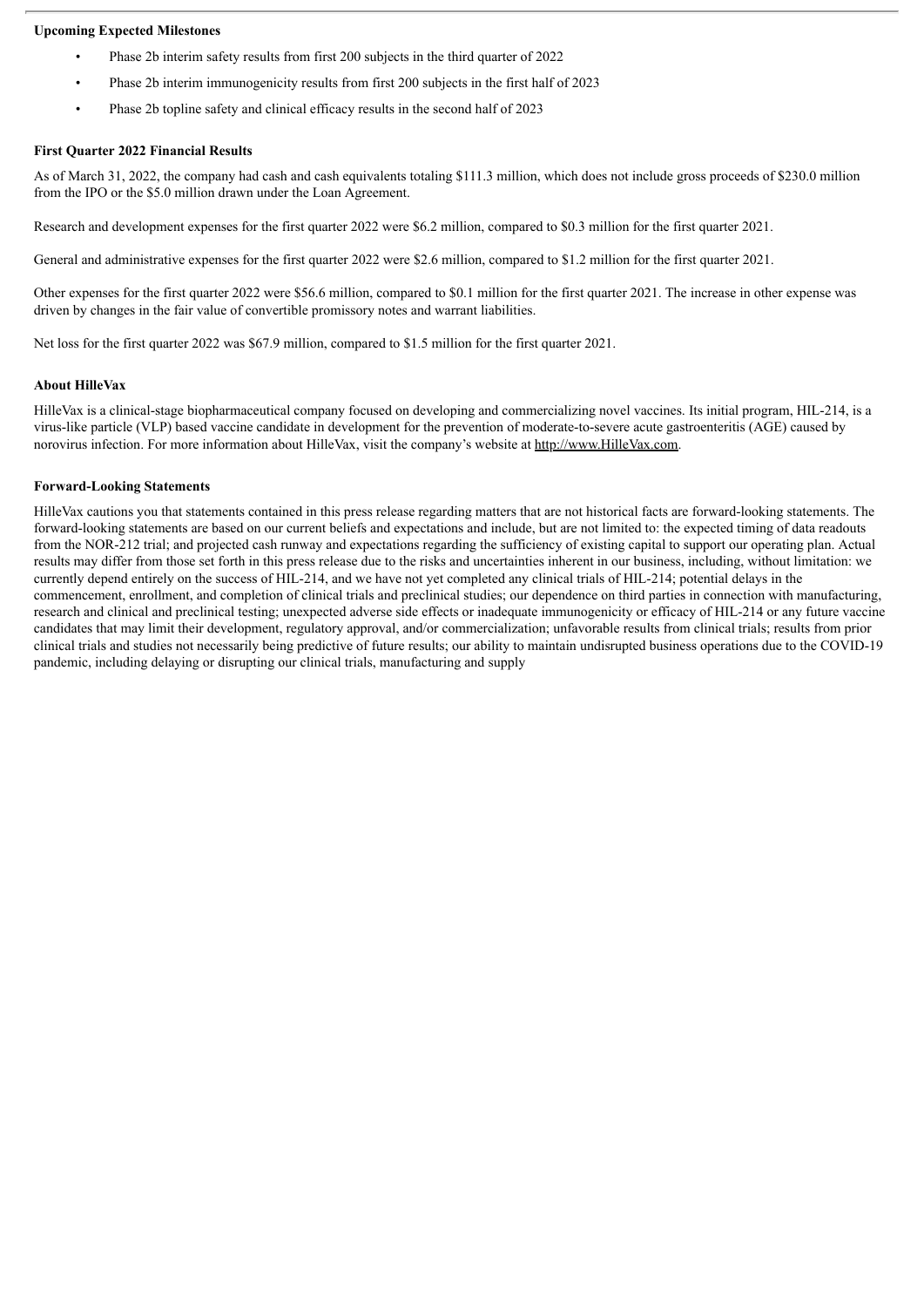chain; regulatory developments in the United States and foreign countries; our reliance on intellectual property rights under our license agreement with Takeda Vaccines, Inc.; our ability to obtain, maintain and enforce intellectual property protection for our vaccine candidates; we may use our capital resources sooner than we expect; and other risks described in our prior press releases and our filings with the Securities and Exchange Commission (SEC), including under the heading "Risk Factors" in our quarterly report on Form 10-Q and any subsequent filings with the SEC. You are cautioned not to place undue reliance on these forward-looking statements, which speak only as of the date hereof, and we undertake no obligation to update such statements to reflect events that occur or circumstances that exist after the date hereof. All forward-looking statements are qualified in their entirety by this cautionary statement, which is made under the safe harbor provisions of the Private Securities Litigation Reform Act of 1995.

### **Contact:**

David Socks IR@hillevax.com +1-617-213-5054